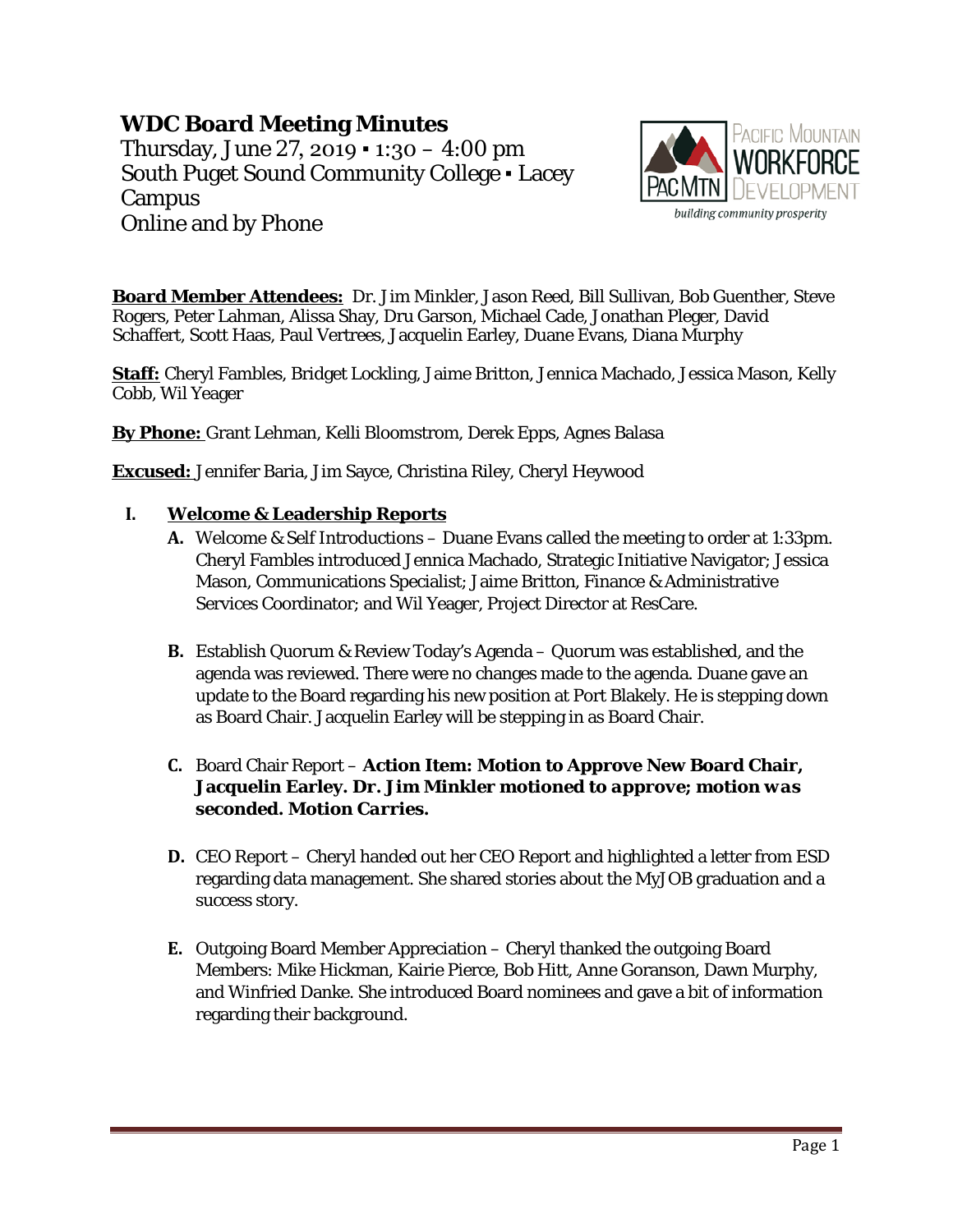# **II. Action : Consent Agenda**

The Consent Agenda is a SINGLE item for Board consideration that encompasses items the Board would typically approve with little comment. Procedural items such as approval of Minutes, or other legal or housekeeping items are appropriate for a Consent Agenda. There can be explanation of items, but there is no discussion of the Consent Agenda. If discussion is warranted or requested ANY item can be immediately removed and placed on the regular Agenda for full board discussion.

#### **A.** Action Item: Motion to Approve

- Minutes from March 2019 Meeting
- WIOA Policy Modifications Recommended for Approval from Executive Finance Committee
- Quarterly Financials (Quarter ending March 31, 2019)
- Check Signer (Add Jacquelin Earley, remove Duane Evans from main checking account)

# *Steve Rogers motioned to approve Consent Agenda; motion was seconded. Motion Carries.*

#### **III. Action Items & Strategic Discussions**

**A.** PY19 Preliminary Final Budget as recommended at the June 14, 2109 Executive Finance Committee Meeting – Bridget began the discussion regarding the PY19 budget with information about the different grants, which was provided in the agenda packet. Cheryl Fambles affirmed that the recommendations from the Board at the May 2019 Budget Workshop were included in the Preliminary Budget. Bridget gave a detailed account of the administrative operations budget, including cost of living adjustments, staff development funds, accounting software updates, and FTEs for IT and Contracts.

## *Jim Minkler motioned to approve the PY19 Preliminary Final Budget; the motion was seconded. Motion carries.*

**B.** Review: WorkSource One-Stop Certification as Approved by One-Stop and Executive Finance Committees – Cheryl Fambles introduced Agnes Balassa, who walked the Board through the memo which provided an overview of the recommendations for certification. Agnes explained that at the core of the certification process was the voice of the customer and that quarterly checkpoints for the next certification in 3 years would be integral to continuously improving and maintaining accessibility. Board members commended the certification crew for a job well done and agreed that the process is a great learning experience and opportunity for continued improvement.

## **IV. Committee & Task Force Updates**

- **A.** Executive Finance Committee Minutes are available on the PacMtn website.
- **B.** One-Stop Committee One-Stop Certification is now complete.
- **C.** Business and Sector Engagement (BaSE) no news currently.
- **D.** Targeted Populations David Schaffert explained that the Targeted Populations Committee is in the strategic plan development phase and a charter reset. It is important to align the committee with Board direction. The Committee is currently